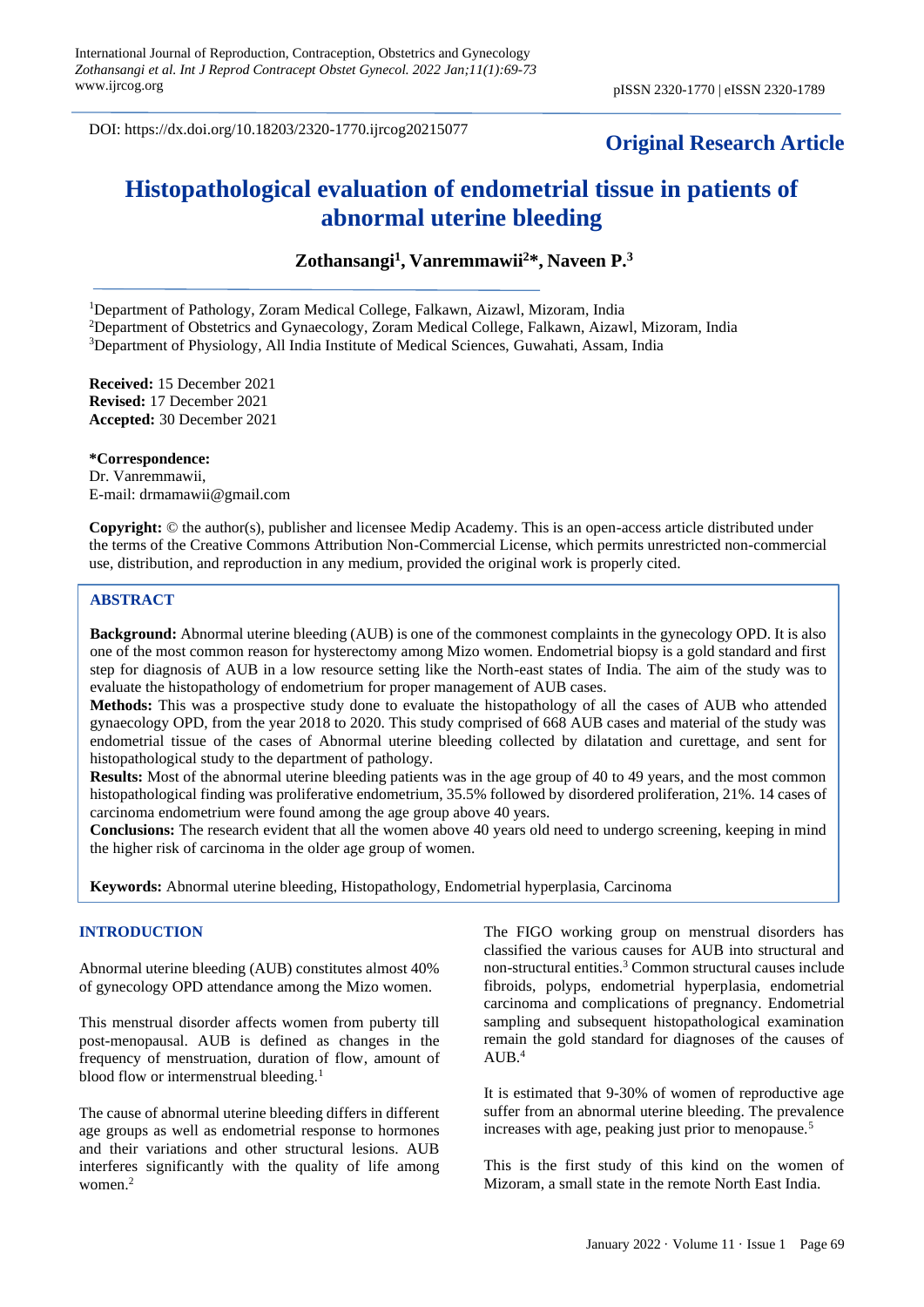#### *Aim*

The aim of the study were (a) to understand Histopathological examination (HPE) of endometrial tissue in abnormal uterine bleeding patients; and (b) to compare HPE findings in AUB of different age group.

#### **METHODS**

This was a prospective study on histopathology of endometrium in patients presenting with AUB, undertaken in the department of obstetrics and gynecology and department of pathology of Zoram Medical College, Falkawn, Mizoram after approval from the Institutional Ethical Committee. Total duration of study was 3 years from the year 2018 to 2020.

Material of the study was endometrial tissue of the 668 cases of AUB collected by dilatation and curettage, and sent for histopathological study to the department of pathology. The endometrial tissue was fixed in 10% formalin and the entire tissue was taken for routine processing. And then 3-4 µm thickness sections from paraffin blocks were stained with Hematoxylin and eosin (H and E) and studied microscopically. Microscopic examination was done by a team of pathologist and a second opinion was taken to reduce observer's bias.

#### *Inclusion criteria*

Endometrial tissue from all age groups with a clinical diagnosis of AUB.

#### *Exclusion criteria*

Patients presenting with AUB due to genital tract infections, systemic causes and other lesions.

The data was expressed as frequency and percentages using Microsoft excel. Microsoft word was used to generate tables.

#### **RESULTS**

Table 1 show age wise distribution. the present study comprised of 668 cases of endometrial biopsy. Age of the patients with AUB ranges from 18 to 79 years, with a mean of 43.7 years. Highest incidence of AUB was found in the age group of 40 to 49 years.

Table 2 show histopathology findings of the endometrial biopsy, maximum case was proliferative endometrium (35.47%) was the maximum case followed by disordered proliferation (21%) Others which include pregnancy complications and squamous cell carcinoma comprises of 5.7% of the cases. The most common finding was normal cyclical pattern endometrium, showing proliferative endometrium in 35.5% and secretory endometrium in 11.07% of our cases.

In women under 40 years of age, the most common finding was proliferative endometrium followed by disordered proliferative endometrium and secretory endometrium. A total of 140 cases (21%) showed disordered proliferation pattern which was most common between the age group 40 to 49 years and 30 to 39 years of age.

Atrophic endometrium was seen in 58 patients mostly of post-menopausal age group, but some women in the age group of 40 to 49 show atrophic endometrium. Carcinoma endometrium was seen in 14 cases out of which 71% are above the age group of 50. But carcinoma endometrium was found in one patient of 35 years, who had a history of ovulation and diabetes mellitus type 2. Incidence of endometrial hyperplasia in our study was 8.68% and endometrial carcinoma was 2.09%. The incidence of endometrial hyperplasia and endometrial carcinoma was highest after the 4th decade of life suggesting that the incidence of endometrial hyperplasia and endometrial carcinoma increases with age.

#### **Table 1: Age wise distribution of cases.**

| Age groups (years) | N   | $\frac{0}{0}$ |
|--------------------|-----|---------------|
| Less than 20       | 2   | 0.30          |
| $20 - 29$          | 39  | 5.83          |
| 30-39              | 150 | 22.45         |
| 40-49              | 289 | 43.26         |
| 50-59              | 171 | 25.59         |
| 60-69              | 13  | 1.96          |
| 70-79              | 04  | 0.59          |

**Table 2: Histopathological picture of the endometrium.**

| <b>Endometrium pattern</b>         | N                        | $\frac{0}{0}$ |
|------------------------------------|--------------------------|---------------|
| <b>Proliferative endometrium</b>   | 237                      | 35.47         |
| <b>Secretory endometrium</b>       | 74                       | 11.09         |
| <b>Pill endometrium</b>            | 31                       | 4.64          |
| Atrophic endometrium               | 58                       | 8.68          |
| <b>Endometritis</b>                | $\overline{\phantom{1}}$ | 0.75          |
| <b>Endometrial polyp</b>           | 9                        | 1.35          |
| Simple cystic hyperplasia          | 43                       | 6.45          |
| Adenomatous hyperplasia            | 6                        | 0.90          |
| <b>Disordered proliferation</b>    | 140                      | 21            |
| Complex hyperplasia without atypia | 4                        | 0.60          |
| Complex hyperplasia with atypia    | 9                        | 1.35          |
| <b>Endometrial carcinoma</b>       | 14                       | 2.01          |
| <b>Others</b>                      | 38                       | 5.70          |



**Figure 1: Pill endometrium.**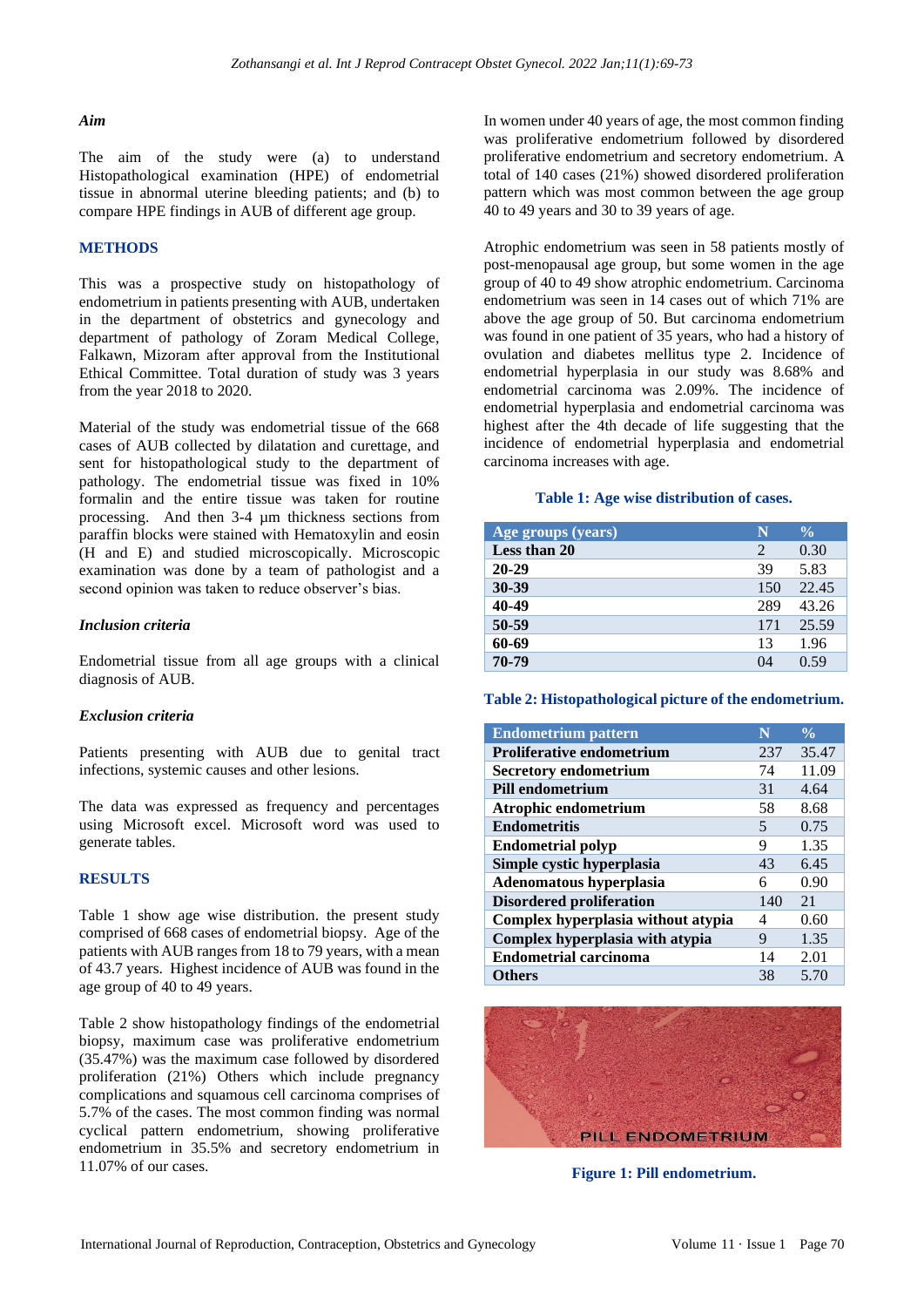

**Figure 2: Disordered proliferative endometrium.**



 **Figure 3: Endometrial carcinoma endometrial type.**



**Figure 4: Complex hyperplasia with atypia.**

## **DISCUSSION**

AUB is due to varied causes, physiological, pathological or pharmacological and it leads to considerable social and physical morbidities. The evaluation of AUB requires adequate history physical examination and laboratory investigations including imaging and endometrial sampling. $1,6$ 

The routine noninvasive investigations for abnormal uterine bleeding include complete blood count, platelet count, Prothrombin time (PT), Activated partial thromboplastin time (APTT) and Liver function test. In women of reproductive age, pregnancy has to be ruled out and endocrine disorder has to be ruled out by Thyroid function test, Luteinizing hormone (LH), Follicle stimulating hormone (FSH) and prolactin estimation. After ruling out these causes, Trans vaginal sonography and tissue samplings is done. Dilatation and curettage can be both diagnostic and therapeutic procedure.<sup>1</sup>

The most likely etiology of AUB is closely related to the patient's age group whether the patient is pre-menopausal, peri-menopausal or postmenopausal.<sup>7</sup> The youngest patient in our study was 18 years of age and the oldest was 79 years.

Newborn girl may also have spotting per vagina within a few days of life because of withdrawal of high level of maternal estrogen, which had stimulated the endometrium.

The adolescent age group (<20) accounted for 0.3% of our cases and the endometrial HPE showed proliferative endometrium in all the cases, similar to Doraiswami et al who found normal cyclical menstrual pattern in adolescent group which comprised of 1.5% of their cases.<sup>9</sup>

The mean age of the patients with AUB in this study was 43.7 years and most of the patients belong to reproductive age (72%) followed by perimenopausal age group and then post-menopausal age group, out of which 2.5% of the cases were above 60 years of age.

In this study normal cyclical menstrual pattern was seen in 46.6% cases out of which 35.5% was of proliferative type endometrium and the rest 11.07% was secretory endometrium.

Disordered proliferation was seen in 21 % of our study and 54% of the disordered proliferative cases were in the age group of 40-49 years. Disordered proliferation is common in perimenopausal age because of anovulatory cycle.<sup>6,8</sup>

Endometrial hyperplasia was seen in 9.3% of the cases, majority of them in the age group of 30-50 years. Endometrial hyperplasia is important because it is known to be a precursor to endometrial carcinoma.<sup>9</sup>

Endometrial polyp was seen in 9 cases (1.35%), atrophic endometrium in seen in 58 (8.7%) cases, all in the age group of 40 and above, pill endometrium in 31 (4.6%) cases, endometrial carcinoma in 14 (2.1 %) cases.

The bleeding in proliferative endometrium maybe due to anovulatory cycle and bleeding in secretory endometrium is due to ovulatory dysfunctional uterine bleeding.<sup>9</sup> Endometrial study helps to differentiate ovulatory and anovulatory DUB. Anovulatory DUB is caused by a disturbed function of hypothalamo-pituitary-ovarian axis most commonly seen in polycystic ovarian disease, and at peri menarchal and peri menopausal years. During these periods, menstrual cycle is intermittently ovulatory and anovulatory resulting in variable blood loss. $10,11$  It is observed that unopposed estrogen causes increased blood loss by various mechanism.<sup>10</sup> Without sufficient progesterone to stabilize the endometrium, the mucous membrane become fragile and sloughs irregularly.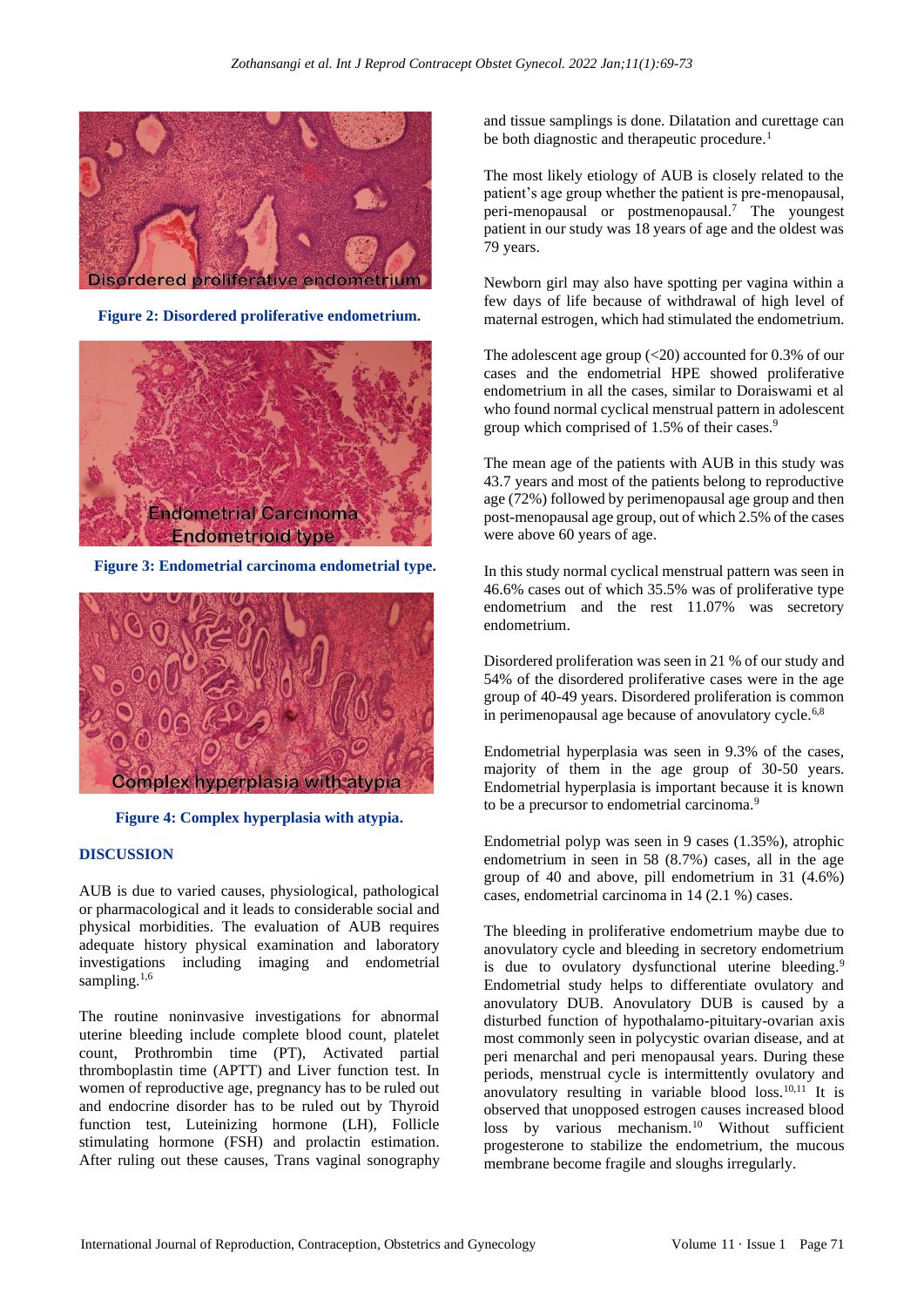In ovulatory abnormal bleeding, the main defect seems to be in the control of process regulating the volume of menstrual blood loss, primarily decreased endometrial vasoconstriction and vascular hemostatic plug formation.<sup>10</sup>

Vaydia et al in their study reported 40.94% cases of normal endometrium, 13.40% cases of disordered proliferative endometrium, 10.92% cases endometrial hyperplasia and 2.88% cases of endometrial cancer.<sup>12</sup> Dwivedi et al also found in their study normal menstrual pattern in 48.15% of cases, hormonal and pill effects in 22.22% of cases, endometrial hyperplasia in 3.70% of cases, endometrial cancer in  $1.85\%$ <sup>13</sup>

Another study done in Pakistan by Mirza et al examined endometrial tissue of 1000 cases of AUB and reported normal cyclical pattern in 35.06%, disordered proliferation in 22.80%, 30% endometrial hyperplasia and 2% endometrial carcinoma and 7% atrophic endometrium.<sup>14</sup>

Doraiswami et al in a study of 409 cases of AUB noted normal cyclical endometrium in 28.36%, disordered proliferation in 20.54%, most commonly in the age group of 41-50 years of age, pregnancy complication in 22.74% cases and endometrial hyperplasia in 6.11%.<sup>9</sup>

Sreedar et al studied 150 cases of AUB, and reported the mean age of the patients to be 49.5 years. The commonest incidence was in the age group of 40-49 years. The commonest pathology was proliferative endometrium (29.3%), followed by secretory endometrium (14%). The rest were endometrial polyp (9.3%), atrophic endometrium (4%), endometrial carcinoma (6%), pill endometrium  $(5.3\%)$ , and endometrial hyperplasia  $(17.4\%)$ .<sup>5</sup> Vani et al did a study of 231 endometrial biopsy, and found proliferative endometrium in 30.3%, secretory endometrium in 25.97%, disordered proliferation in 5.62%, endometrial polyp in 2.16%, endometrial hyperplasia in 20.09%, pill endometrium in 2.0%, and endometrial cancer in 0.86%.<sup>15</sup>

## *Limitations*

The limitation of this study was the inability to compare the specific clinical presentation of AUB (menorrhagia, polymenorrhea, metrorrhagia, post-menopausal bleeding, etc.) with a particular histopathological finding.

# **CONCLUSION**

AUB at any age can be alarming, and the causes of abnormal uterine bleeding has specified age predilection. Endometrial biopsy and histopathological evaluation are valuable in early detection of precancerous endometrial lesion as well as malignancy. This study showed a high percentage of endometrial cancer in postmenopausal age group with AUB and endometrial hyperplasia in the perimenopausal age group. Therefore, it is essential to accurately interpret endometrial patterns in any age group for correct diagnoses and management of AUB in all the age group of women.

*Funding: No funding sources*

*Conflict of interest: None declared Ethical approval: The study was approved by the Institutional Ethics Committee*

# **REFERENCES**

- 1. Albers JR, Hull SK, Wesley RM. Abnormal uterine bleeding. Am Fam Physician. 2004;69(8):1915-26.
- 2. ESHRE Capri Workshop Group, Collins J, Crosignani PG. Endometrial bleeding. Hum Reprod Update. 2007;13(5):421-31.
- 3. Munro MG, Critchley HO, Broder MS, Fraser IS, FIGO Working Group on Menstrual Disorders. FIGO classification system (PALM-COEIN) for causes of abnormal uterine bleeding in nongravid women of reproductive age. Int J Gynaecol Obstet. 2011;113(1):3-13.
- 4. Khan R, Sherwani RK, Rana S, Hakim S, Jairajpuri Z. Clinco-Pathological Patterns in Women with Dysfunctional Uterine Bleeding. Iran J Pathol. 2016;11(1):20-6.
- 5. Sreedhar VV, Jyothi Ch, Rao MN, Saijala V, Charan Paul MNP, Lakshmi GV. Study of Histopathological Pattern of Endometrium in abnormal uterine Bleeding-A study of 150 cases-A study of 150 cases. Saudi J Pathol Microbiol. 2017;2(4):137-42.
- 6. McCluggage WG. My approach to the interpretation of endometrial biopsies and curettings. J Clin Pathol. 2006;59(8):801-12.
- 7. Dahlenbug-Hellweg G. Histopathology of endometrium. New York, NY: Sptringer-verlag; 1993.
- 8. Sajitha K, Padma SK, Shetty KJ, Kishan HL, Perni HS, Hedge P. Study of histological patterns of endometrium in abnormal uterine bleeding. CHRISMEDL Health Res. 2014;1(2):76-81.
- 9. Doraiswami S, Johnson T, Rao S, Rajkumar A, Vijayaraghavan J, Panicker VK. Study of endometrial pathology in abnormal uterine bleeding. J Obstet Gynaecol India. 2011;61(4):426-30.
- 10. Livingstone M, Fraser IS. Mechanisms of abnormal uterine bleeding. Hum Reprod Update. 2002;8(1):60- 7.
- 11. Devi LS. Singh MR, Singh LR, Debnath K. The histological and histochemical study of endometrium in Dysfunctional uterine bleeding. J Med Soc. 2012;26(3):167-70.
- 12. Vaidya S, Lakhey M, Vaidya S, Sharma PK, Hirachand S, Lama S. Histopathological pattern of abnormal uterine bleeding in endometrial biopsies. Nepal Med Coll J. 2013;15(1):74-7.
- 13. Smriti S, Dwivedi, Bajpai M, Bushan I, Satkiri A. Spectrum of endometrial lesion observed on HPE of endometrial samples in women with abnormal uterine bleeding. Int J Res Med Sci.2019;7(11):4124-8.